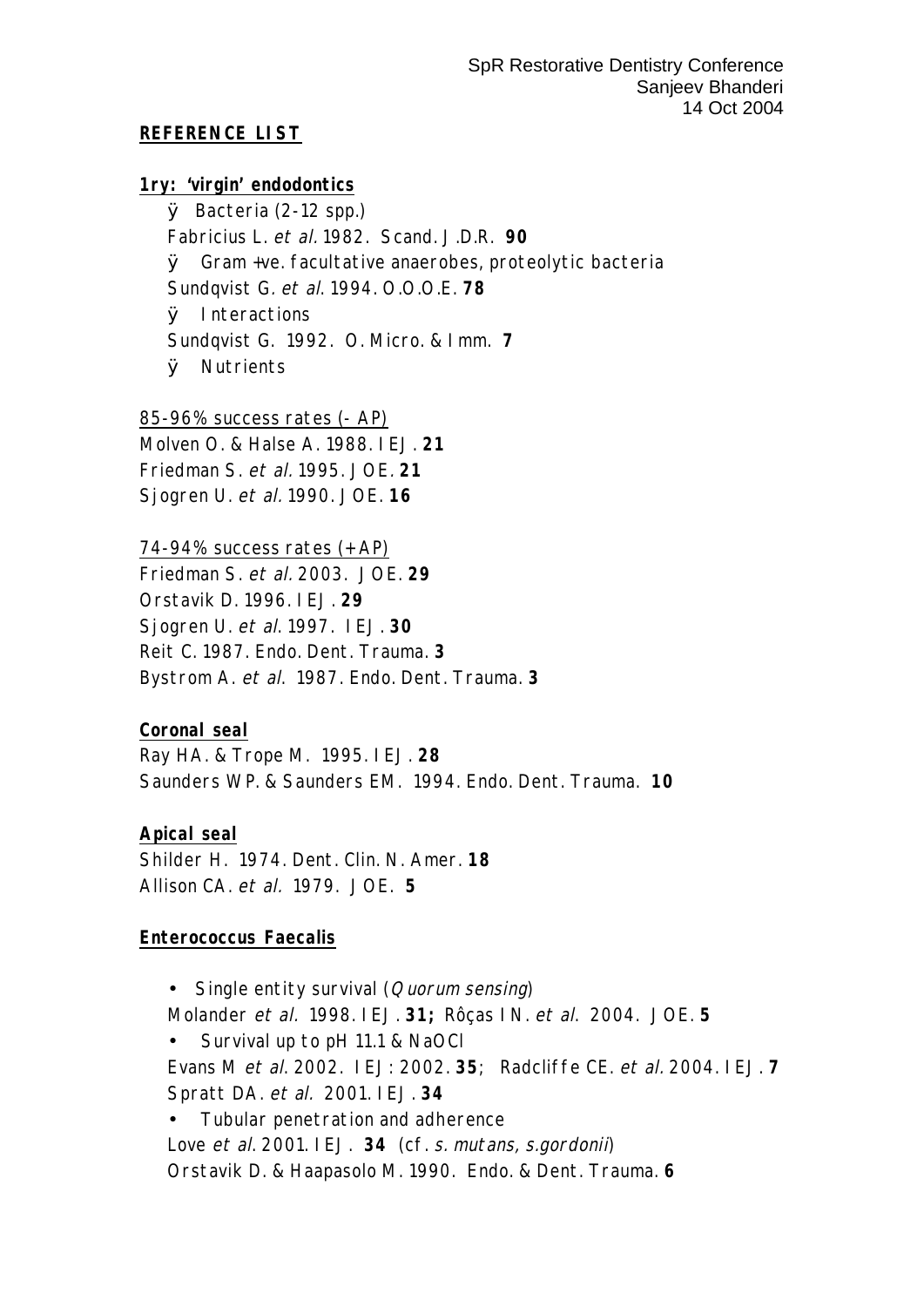- Host evasiveness: lytic enzymes, lta.
- Asymptomatic persistent infections Rôças IN. et al. 2004. JOE. **5**

**Upper 6's: beware… MB2 out is there..!!!**

Ø 95% have 2 MB canal orifices Ø 71% have 2 separate foramina Kulild JC. & Peters DD. 1990: JOE. **16**

**Lower 4's:**

Ø 25% have 2 canals Vertucci FJ. 1978. JADA. **97**

**Pulp space or system**

80-100,000 Strep. Sp. per mm2!!

West JD. & Roane JB. 1998. Pathways of the Pulp (Mosby Inc.):p210

**MTA: Physical properties**

Torabinejad M. et al. 1995. JOE. **21**

- ü MTA is very alkaline (pH is 12.5 when set)
- $\ddot{u}$  In water forms a colloidal gel that sets in  $\approx$  3 hours
- ü An insoluble amorphous structure: CaO & PO4
- ü Best seal against bacterial leakage/endotoxin

ü cf. amalgam, IRM & sEBA Torabinejad M. et al. 1993. JOE. **19** Tang HM. et al. 2002. JOE. **28** ü cf. sEBA, amalgam, GI cement Wu M-K. et al. 1998. JOE. **24**

#### **MTA: Biological properties**

- ü Implantation into tissues causes least inflammation
- ü Direct bone apposition will occur to the material

ü Inductive effect on cementoblasts, fibroblasts, & osteoblasts Koh et al., 1998. JOE

Torabinejad et al. 1999. JOE. **25**

Mitchell PJ. et al. 1999. Biomaterials

Regan JD. et al. 2002. IEJ. **35**

**Apical Surgery: indications**

ü Exploration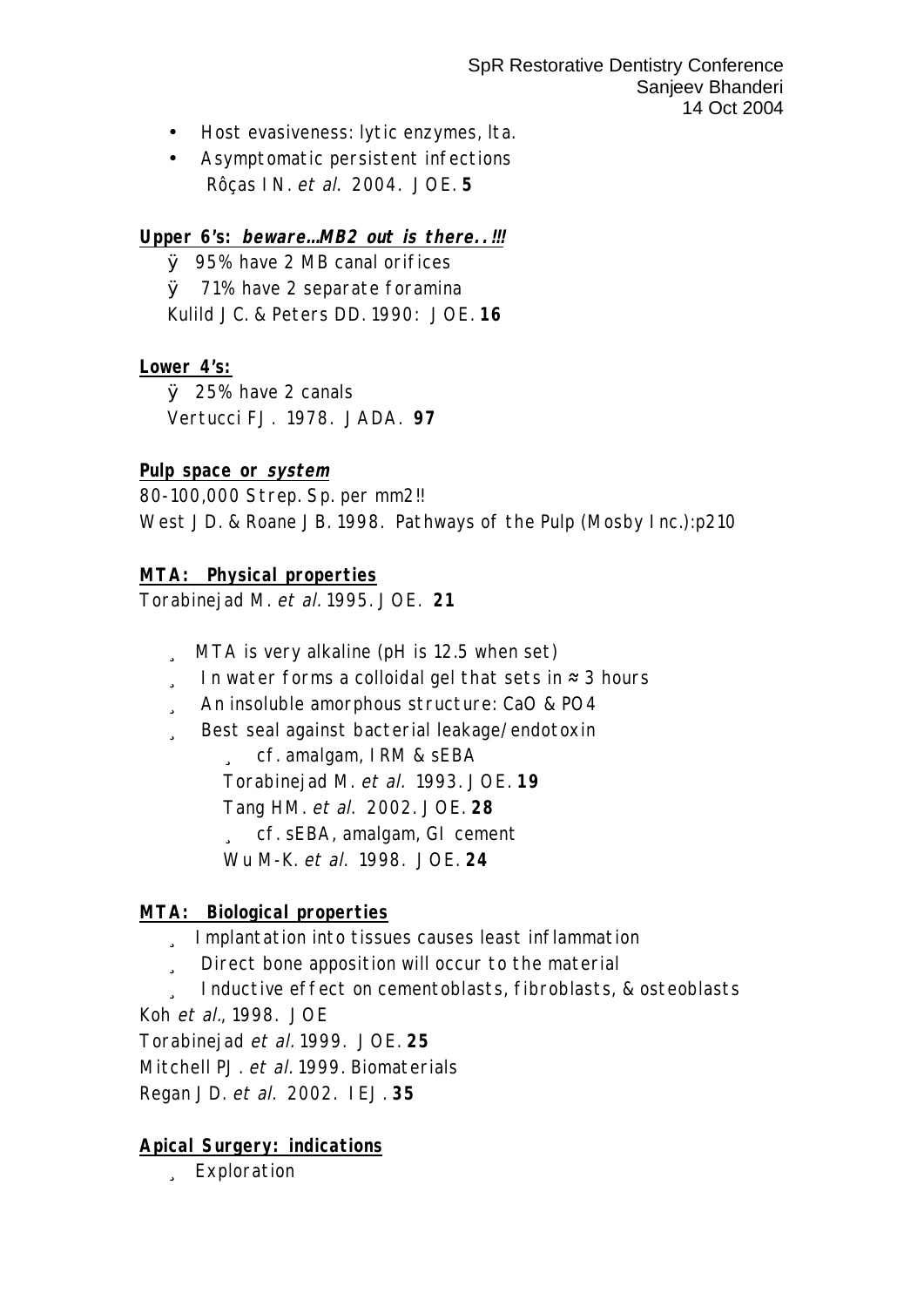- ü Anatomical problems
- ü Diagnostic
- ü Treatment
	- U Refractory cases: resection and 'retro'-preparation
	- ü Extraradicular infection (apical biofilm)
		- Noiri Y. et al. 2002. JOE. 28 (n=9/11)
	- ü Repair
- ü (Biopsy)

## Flap Design

- $\emptyset$  Mucogingival flaps
	- $\emptyset$  Submarginal semilunar
	- Ø Submarginal rectangular (Luebke-Ochsenbein) Leubke RG. 1974. Dent. Clin. N. Amer. 18

**Base of Papilla incision** 

Velvart P. 2002. IEJ. 35 Velvart P. 2003. IEJ. 36

## Apicectomy (after Bhanderi)

What are we trying to achieve??

- $\emptyset$  ACCESS the apical tissues
- $\emptyset$  ASSESS the apical tissues
- $\emptyset$  RESECT the apical 3mm of root canal anatomy
- $\emptyset$  CURETTAGE of any apical lesion (->biopsy?)
- Ø PREPARE CANAL ANATOMY by a further 3mm
- $\emptyset$  SEAL the endodontium

## The root canal system... the 'apex'

- $1: 1.30$  mm
- $2: 4.31$  mm
- $3: 2.10$  mm
- 4s & 5s: 2.00 mm
- 6s: 3.80-1.25 mm
- 7s: 2.80-2.36 mm

Guttierez JH. & Aguayo P. 1995. OS OM OP OR E. 79

## "To re-treat or not to re-treat...?"

- $\emptyset$  Signs or Symptoms?
- $\varnothing$  Risk : Benefit
	- $Ø$  Disassembly?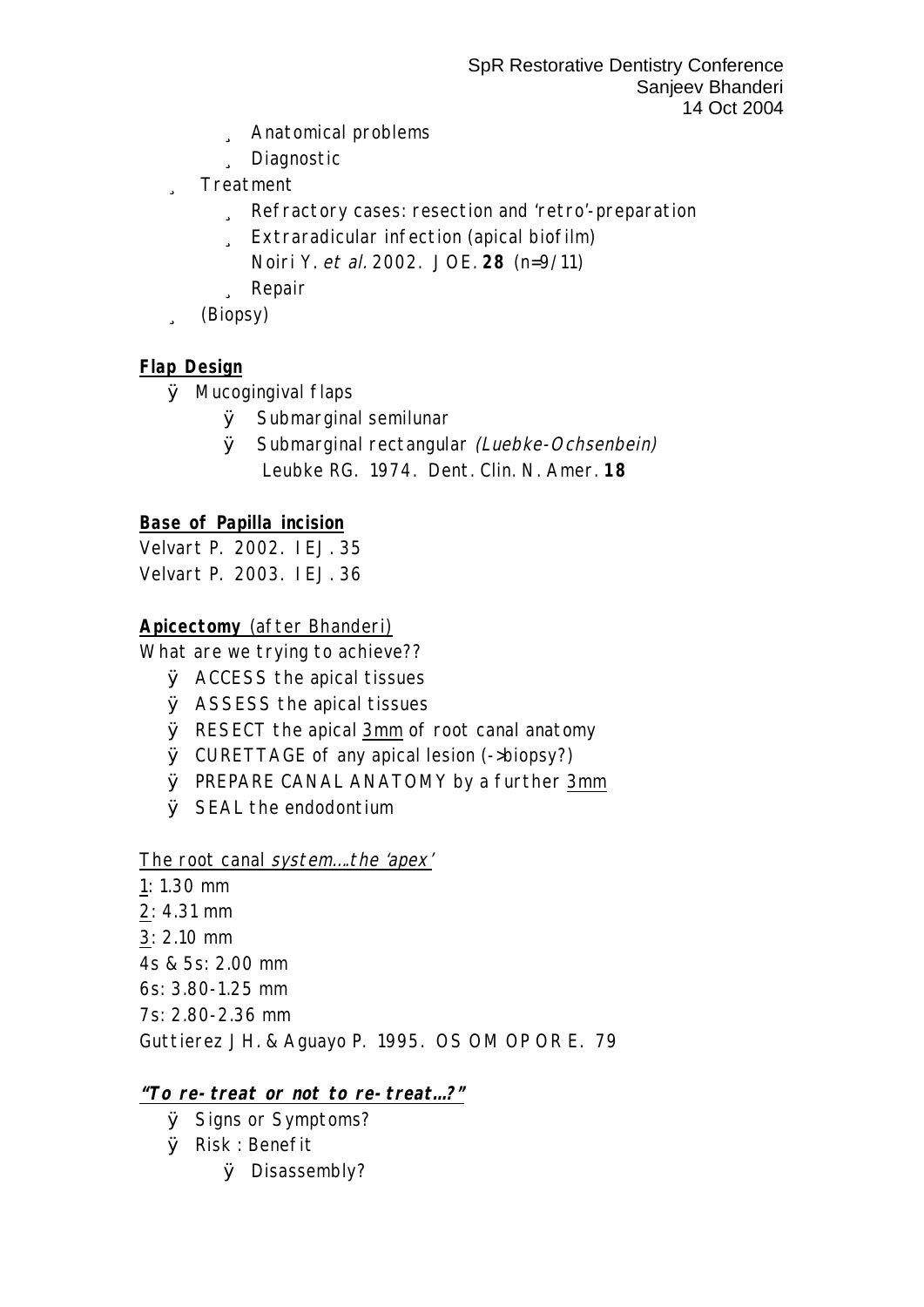SpR Restorative Dentistry Conference Sanjeev Bhanderi 14 Oct 2004

- Ø Armamentarium & magnification?
- Ø Skill?
- Ø Patient viewpoint
- Ø Ethical & moral viewpoint Reit C. & Kvist T. 1998. IEJ. 31
- Ø Re-treat vs. surgery?

Pagonis TC. et al. 2000. JOE. 26 (GDPs vs. EPGs)

Kvist T. & Reit C. 1999. JOE. **25**

s=45, ns=47, 4 years. NO stat. difference in success rates between either procedure. Surgery heals more quickly.